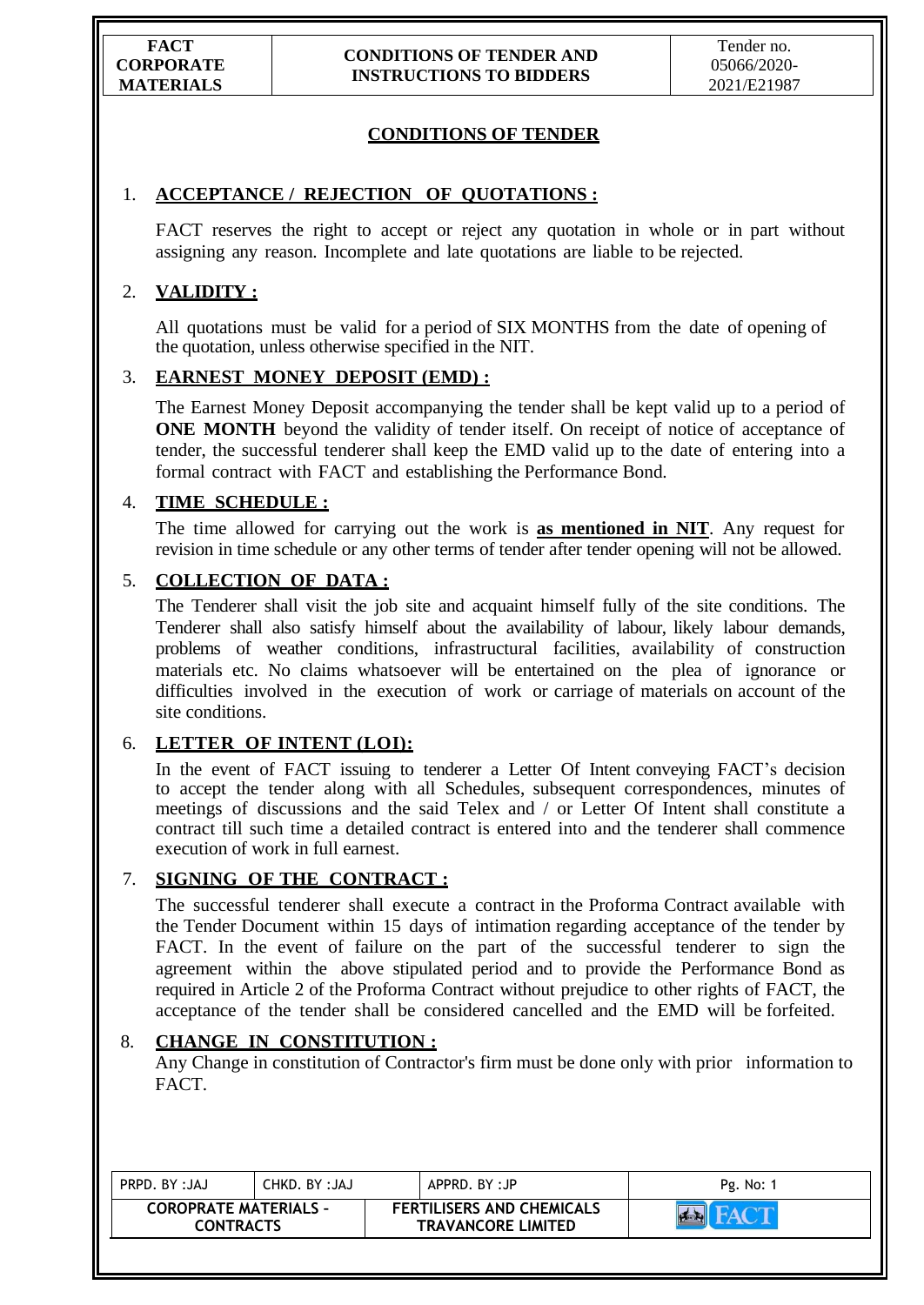**FACT CORPORATE MATERIALS**

#### **CONDITIONS OF TENDER AND INSTRUCTIONS TO BIDDERS**

# **INSTRUCTIONS TO BIDDERS**

- 1.1 The bidder shall study carefully the NIT, Schedule of work, Price bid format(BOQ), Pre-Qualification criteria, Conditions of tender & Instructions to Bidders, Drawings & specifications if any, Special requirement of work, General conditions for contract along with the tender documents. All conditions set out there in shall be binding on the bidders unless conflicting with any conditions expressly stated by FACT while accepting any bid in the event of such acceptance. Copy of the Tender document shall be digitally signed by the bidders signifying their acceptance of the same.
- 1.2 Before submitting the bid, the bidder shall familiarise himself, about the details of the work, operating conditions etc., collect all necessary data regarding the facilities available at FACT and satisfy himself on all aspects relating to this work which he has to execute. Claiming lack of knowledge shall not be a reason for exoneration of the bidder of his contractual obligations or demand for increase in rate, in case a contract is awarded to him.
- 1.3 Offers against this NIT shall be submitted online **on e-Tendering portal https://eprocure.gov.in,** with valid digital signature certificate. Offers submitted on any other platform or in any other mode or including e-mails, physical offers etc., SHALL NOT be accepted.
- 1.4 All bidders are requested to register themselves on the above website with their valid digital signature certificate. It is mandatory for bidder to have valid digital signature certificate issued by any of the Certifying Authority approved by Govt. of India for participating in the tender. The cost of digital signature certificate shall be borne by the bidder. Bidders may refer "Bidders Manual Kit" available on the above website for detailed information and instructions for registration, bid submission etc.
- 1.5 The bidder shall be prepared to commence the work from date of issue of LOI / Work Order.
- 1.6 In case of award of work, the Contractor shall obtain required license from the Labour Department for employing his labourers, before commencement of the work. The Contractor shall also ensure coverage of his labourers under the PF and ESI Acts as applicable.
- 2.0 **Scope of Work:** The Scope of work is attached separately.

# 3.0 **Rates:**

- 3.1 Bidder shall quote his rates for the work only as per the Price Bid Format (BOQ) attached. Bidder shall quote for all items of work as per the Price Bid format. Bids not complying with the above are liable to be rejected.
- 3.2 The rate quoted for each item of work shall be inclusive of all costs towards statutory levies and payments, all establishment costs, labour registration, wages paid to the labourers, PF, ESI or other remittances on behalf of the labourers, accommodation and transportation of their officers etc., but excluding GST. GST shall be extra, as applicable as per GST Act.
- 4.0 **Submission of bids:** The bid shall be submitted in Two parts -.Part- A Bid (Prequalification cum Techno-commercial bid) and Part- B Price Bid (Price Bid in BOQ).

 **Part- A Bid** (Pre-qualification cum Techno-Commercial bid): This bid shall contain the Following documents duly filled wherever applicable and digitally signed on all pages:

- i. NIT & Annexure No. 1 to NIT
- ii. Conditions of tender  $\&$  Instructions to bidders

| <b>COROPRATE MATERIALS -</b>                  | PRPD. BY: JAJ |  |
|-----------------------------------------------|---------------|--|
| <b>FERTILISERS AND CHEMICALS</b>              | CHKD. BY:JAJ  |  |
| <b>TRAVANCORE LIMITED</b><br><b>CONTRACTS</b> |               |  |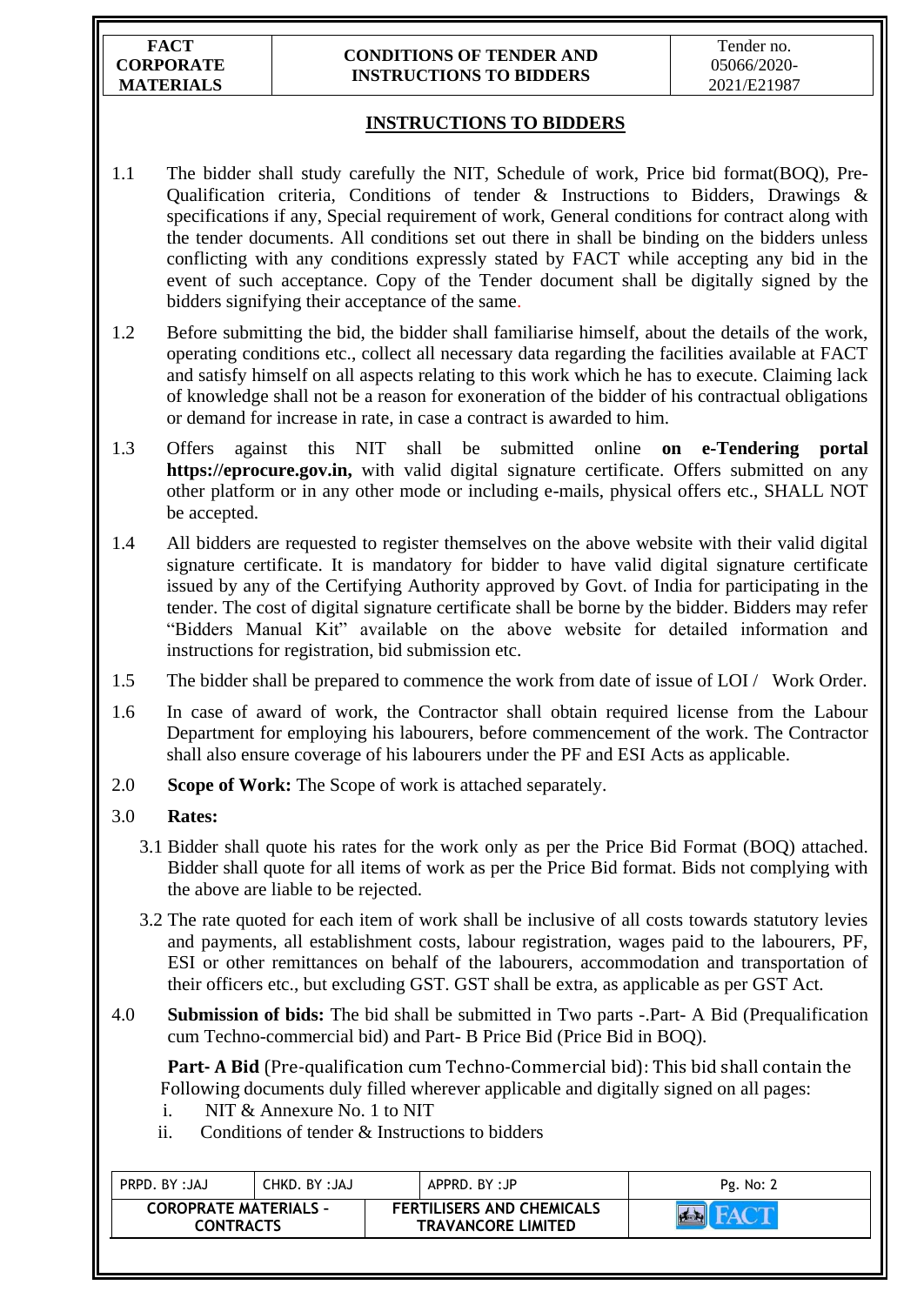**FACT CORPORATE MATERIALS**

## **CONDITIONS OF TENDER AND INSTRUCTIONS TO BIDDERS**

- iii. Form of bid
- iv. Information relating the tenderer
- v. Details regarding Input tax
- vi. Proforma contract
- vii. Schedule A to F.F1,F2, G H,J,L,P,P1,Q,Q1
- viii. Special conditions  $&$  Special requirements of contact.
- ix. Compliance statement
- x. Vendor data form with Master data for Electronic Media Payment Format (For new vendors)
- xi. Checklist

.

- xii. Copy of Tender fee payment details as mentioned in NIT
- xiii. GST registration certificate
- xiv. Copy of Earnest Money Deposit (EMD) payment mentioned in NIT.
- i. Scanned copy of the details of EMD amount paid as per NIT and document fee paid shall be uploaded along with other documents in the portal which shall be paid in the form of a Demand Draft drawn in favour of FACT Ltd., payable at Udyogamandal - Ernakulam or through NEFT/RTGS or directly remit at the State bank of India, Udyogamandal as detailed in the clause 10 below. For NEFT/RTGS, please furnish UTR No., Payment receipt No./Challan and the Originals receipts shall reach to "DGM(Mat)-RM2 /SM(Mat)-C, Corporate Materials, FACT PD admin building, Udyogamandal-683501" on or before the due date of the Bid opening, failing which shall NOT be considered for Techno commercial bid evaluation.

ii. Bidder should have experience in similar job as detailed in the Pre-Qualification criteria and the copies scanned from originals to prove the qualification as detailed in the prequalification criteria, shall be uploaded. The BIDDER SHALL PRODUCE THE ORIGINALS OF THE DOCUMENTS FURNISHED ALONG WITH THE TENDER, AT ANY TIME, IF ASKED FOR, DURING THE EVALUATION OF BID.

- 5.0 **PART B**: The BOQ in the part B of the tender document shall be filled with quoted rate, GST Provisional Number and the SAC Code, which will be opened only after the Technical evaluation, is completed
- 6.0 FACT reserves the right to extend without giving any reason the last date for submission and opening of bid. HOWEVER ANY CHANGE IN THIS TENDER LIKE EXTENTION, CANCELATION, ETC WILL BE EFFECTED ONLY IN THE CPP PORTAL
- 7.0 FACT reserves the right to reject any or all bids without assigning any reason whatsoever. FACT"s decision in this regard shall be final and binding on the bidders.
- 8.0 FACT reserves the right to call tenders from other parties in addition to parties found suitable by way of press advertisement under certain situation such as cartelisation or number of such parties are less, price bids received are less, or quoted rates are high or under any such circumstances which are detrimental to the interest of FACT, at its sole discretion. Further, FACT reserves the right to add any number of parties and at any time, to the suitable parties so considered by the company. The opinion of FACT in this behalf will be final and binding on the bidders/contractors.
- 9.0 **Evaluation of bids:** Bidders shall quote for all items of work in the Price Bid in excel Format. Bids not complying with the above will not be considered. Evaluation of bids and determination of the L1 bidder shall be based on the combined total value of all items of work

| PRPD. BY: JAJ                                    | CHKD. BY :JAJ | APPRD. BY:JP |                                                               | Pg. No: 3 |
|--------------------------------------------------|---------------|--------------|---------------------------------------------------------------|-----------|
| <b>COROPRATE MATERIALS -</b><br><b>CONTRACTS</b> |               |              | <b>FERTILISERS AND CHEMICALS</b><br><b>TRAVANCORE LIMITED</b> |           |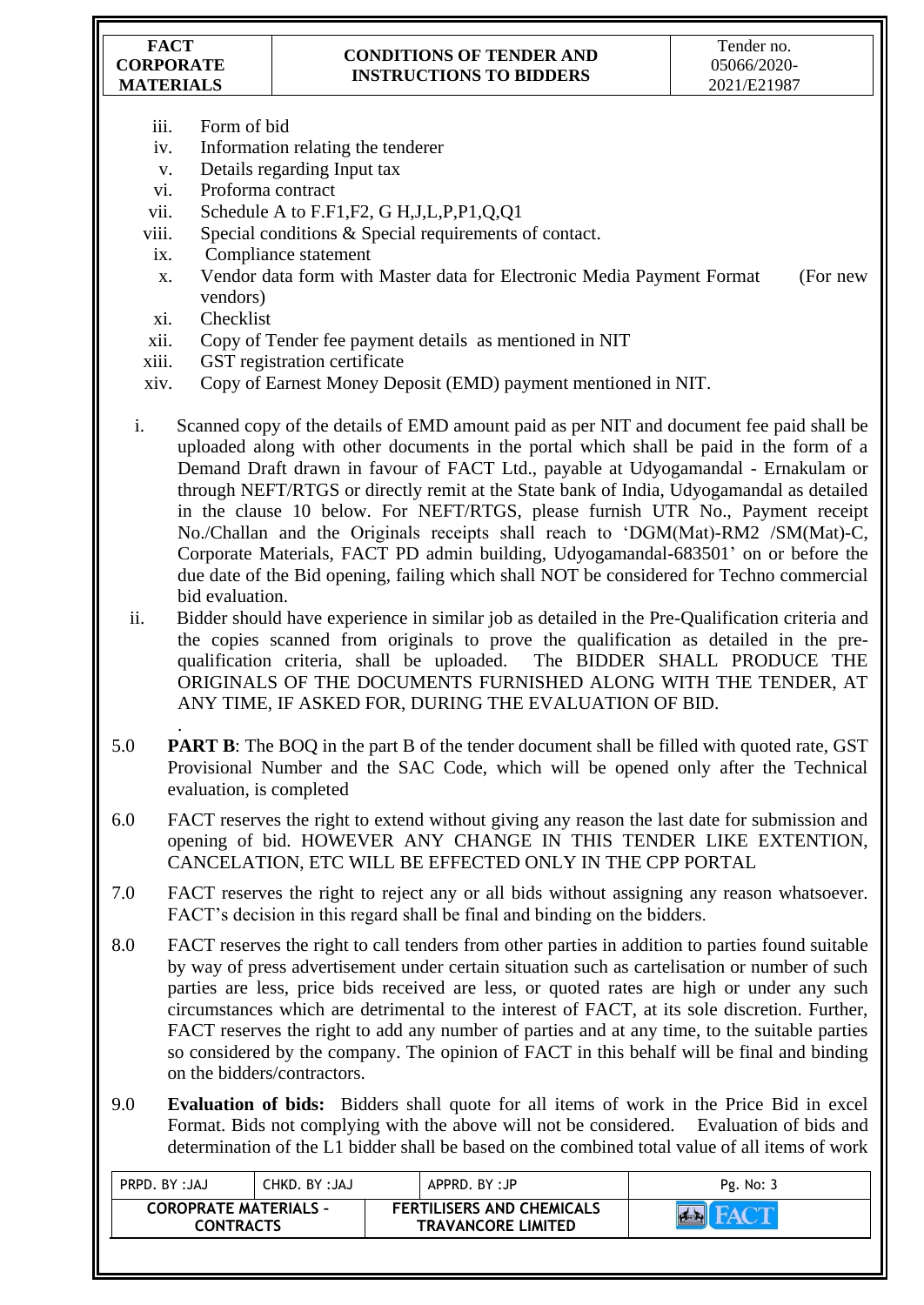quoted by the bidder in the Price Bid Format. The combined total value as above shall be computed based on the rates quoted by the Bidder against each item and the corresponding quantities indicated.

- 8.1 The following conditions shall be considered in the evaluation of quotations:
- a) Agreement with terms and conditions and schedules of Tender document;
- b) Pre-qualification criteria
- c) Price.
- 8.2 For bid evaluation, FACT shall make appropriate loadings to the quoted prices of Tenderer towards deviations in Commercial conditions.
- 8.3 In case more than one bidder becomes L1, the contract will be finalised based on revised lowest tendered amount which will be obtained from the L1 bidders. However, bidders will not be allowed to increase any of the original rates quoted by them in the revised bid submitted by them as above.
- 8.4 FACT reserves the right to reject any or all tenders without assigning any reason whatsoever. FACT also reserves the right to negotiate with the lowest bidder.
- 9.0 **GST:** The rate quoted by the Bidder for all the works as per this tender shall be exclusive of applicable GST. GST, if applicable for the work as per any statutory notification, shall be extra. If the GST is to be paid by the Contractor as per the relevant notification, he shall arrange to remit the same to the concerned authority and FACT shall reimburse the same to the Contractor based on documentary evidence. If the same is to be paid by FACT, the above shall be done by FACT directly.
- 9.1 Please also arrange to submit the following
- 9.2 The GST registration Number and details. In the case of Provisional ID, GST Registration Number shall be provided on receipt of the same.
- 9.3 Place of supply/Service.
- 9.4 GST rates applicable for each item.
- 9.5 HSN / SAC codes of each of the goods / services quoted In case of unregistered supplier, a declaration to that effect with reason should be furnished.
- 9.6 FACT"s GST registration number in the state of Kerala is 32AAACT6204C1Z2.
- 9.7 The supplier/contractor shall confirm the following:
- a) Submit GST compliant tax invoice to FACT with FACT"s GSTIN as 32AAACT6204C1Z2.
- b) Shall ensure uploading the above invoice as per statute  $\&$  File monthly returns in time enabling FACT to claim the input tax credit.
- 9.8 GST charged by the supplier/contractor shall be released separately to the supplier/contractor only after filing of the outward supply details &the monthly return on GSTN portal by the supplier/contractor and (ii) on matching the input tax credit to such invoice with the corresponding details of outward supply of the supplier/contractor.
	- 9.9 In case FACT incurs any liability (like interest, penalty etc.,) due to denial/reversal of such input tax credit in respect of the invoice submitted by the supplier/contractor, for the reasons attributable to the supplier/ contractor, the same shall be recovered from the supplier/contractor
- 9.10 Further in case FACT is deprived of the input tax credit due to any reason attributable to the supplier/contractor, the same shall not be paid or recovered if already paid to the

| PRPD. BY: JAJ                                    | CHKD. BY :JAJ | APPRD. BY:JP                                                  |  | Pg. No: 4 |
|--------------------------------------------------|---------------|---------------------------------------------------------------|--|-----------|
| <b>COROPRATE MATERIALS -</b><br><b>CONTRACTS</b> |               | <b>FERTILISERS AND CHEMICALS</b><br><b>TRAVANCORE LIMITED</b> |  |           |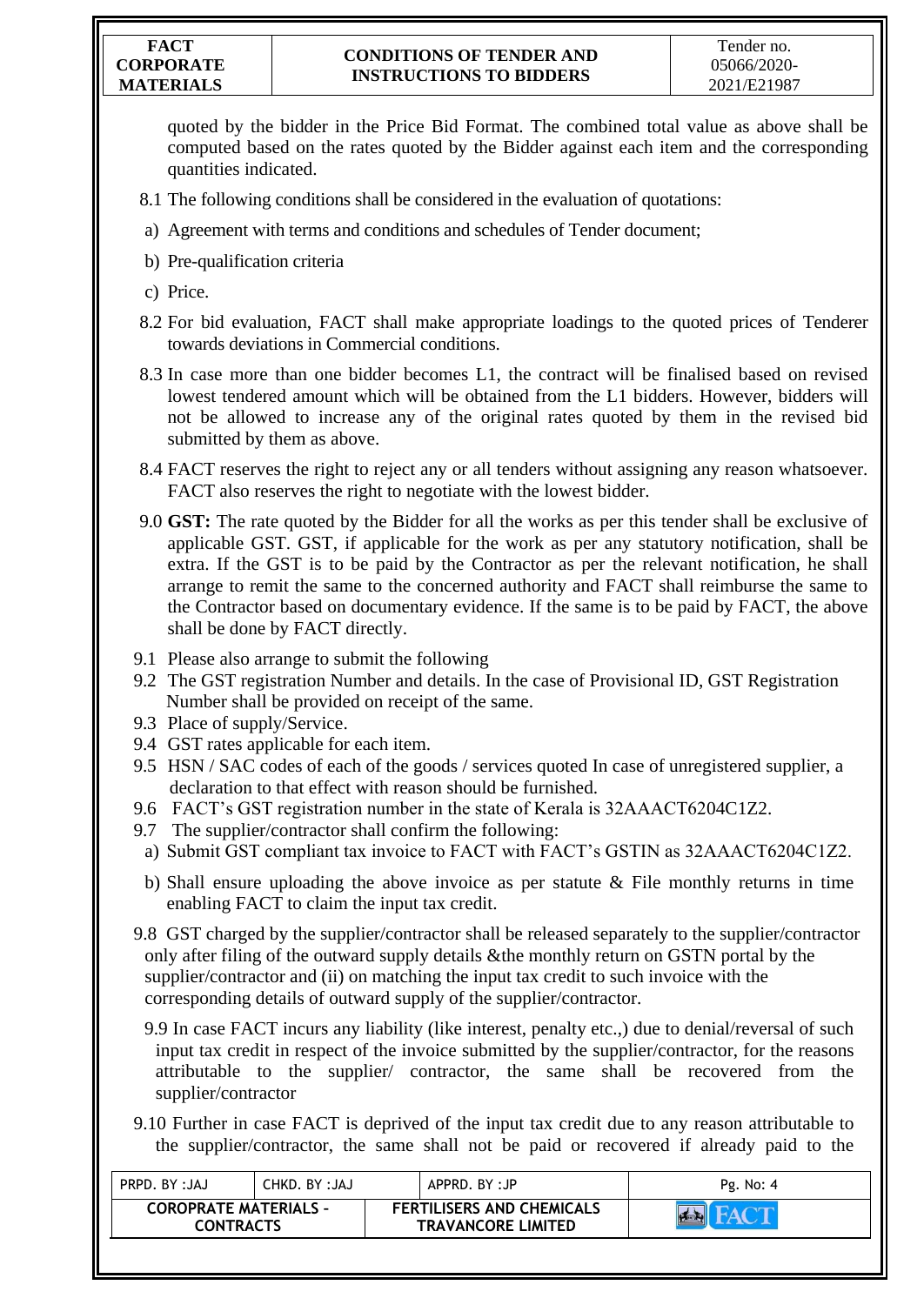supplier/contractor.

### **10.0 Earnest Money Deposit:**

- 10.1 The bids shall be accompanied by a scanned copy of the Demand Draft for the amount mentioned in the NIT from a Nationalised / Scheduled Bank drawn in favour of FACT payable at Udyogamandal - Ernakulam or the receipt of the payment through NEFT/RTGS. For NEFT/RTGS, please furnish UTR No, Payment receipt/Challan in original for the amount indicated below along with Part A bid, towards Earnest Money Deposit (EMD). Bids without EMD shall be rejected. No interest shall be paid on EMD.
- 10.2 If any bidder retracts from or revises his bid during its validity period or fails to submit Security Deposit and execute the required Agreement if the contract is awarded or fails to commence execution of the work on the stipulated date, the EMD furnished shall be liable to be forfeited without prejudice to FACT's right to claim damages.
- 10.3 EMD of the unsuccessful bidders will be refunded soon after the contract is finalised.
- 10.4 EMD may be remitted through RTGS / NEFT also. In such cases UTR No. / scanned copy of the payment receipt may be submitted along with the Part-A of the bid. Details of Bank A/c for remittance of EMD are given below:

| <b>Account Type</b><br><b>Account No</b><br><b>IFS CODE</b> | : Cash Credit<br>: 57017844467<br>: SBIN0070158<br>Name of Bank : State Bank of India |
|-------------------------------------------------------------|---------------------------------------------------------------------------------------|
| <b>Branch</b><br><b>District</b><br>State                   | : Udyogamandal<br>: Ernakulam<br>: Kerala.                                            |

10.5 Bids without EMD and Tender document fee shall be rejected. EMD and Tender document fee will be exempted for Govt. Depts. / firms / public sector units / MSME units / firms registered under NSIC / Khadi Board / Registered Labour Contract Co-operative Society etc. as per applicable govt. directions, on submission of valid documents. Any other claims shall not be entertained.

### 10.6 **PURCHASE PREFERENCE:**

This tender shall be based on MSME order dtd. 23rdMarch 2012, and as amended from time to time, pertaining to public procurement policy in respect of procurement of goods & services, produced and provided by micro and small enterprises, including special benefit of MSE firms owned by SC/ST and women entrepreneurs, on furnishing relevant documents as proof. Declaration of UAM no on CPPP is mandatory; failing which bidders will not be able to enjoy the benefits as per PP policy. Bidders will get the benefit of PP policy only if they are MSE bidders at the time of submission of their offers.

In divisible tenders, participating MSEs quoting price within price band of  $L1+15\%$  shall also be allowed to supply a portion of requirement by bringing down their price to L1 price in a situation where L1 price is from someone other than an MSE. Such MSEs shall be allowed to supply at least 25 %( or as applicable) of the total tendered value. In case of more than one such MSE, the supply will be shared proportionately (to tendered quantity).Special provisions extended to certain categories of MSEs as per the order shall also be applicable.

In case of non-divisible tenders, an MSE quoting in the price band of  $L1+15\%$  may be awarded full/complete work of tendered value, considering the spirit of policy for enhancing

| PRPD. BY: JAJ                                    | CHKD. BY :JAJ | APPRD. BY:JP |                                                               | Pg. No: 5 |
|--------------------------------------------------|---------------|--------------|---------------------------------------------------------------|-----------|
| <b>COROPRATE MATERIALS -</b><br><b>CONTRACTS</b> |               |              | <b>FERTILISERS AND CHEMICALS</b><br><b>TRAVANCORE LIMITED</b> | $R = 3$   |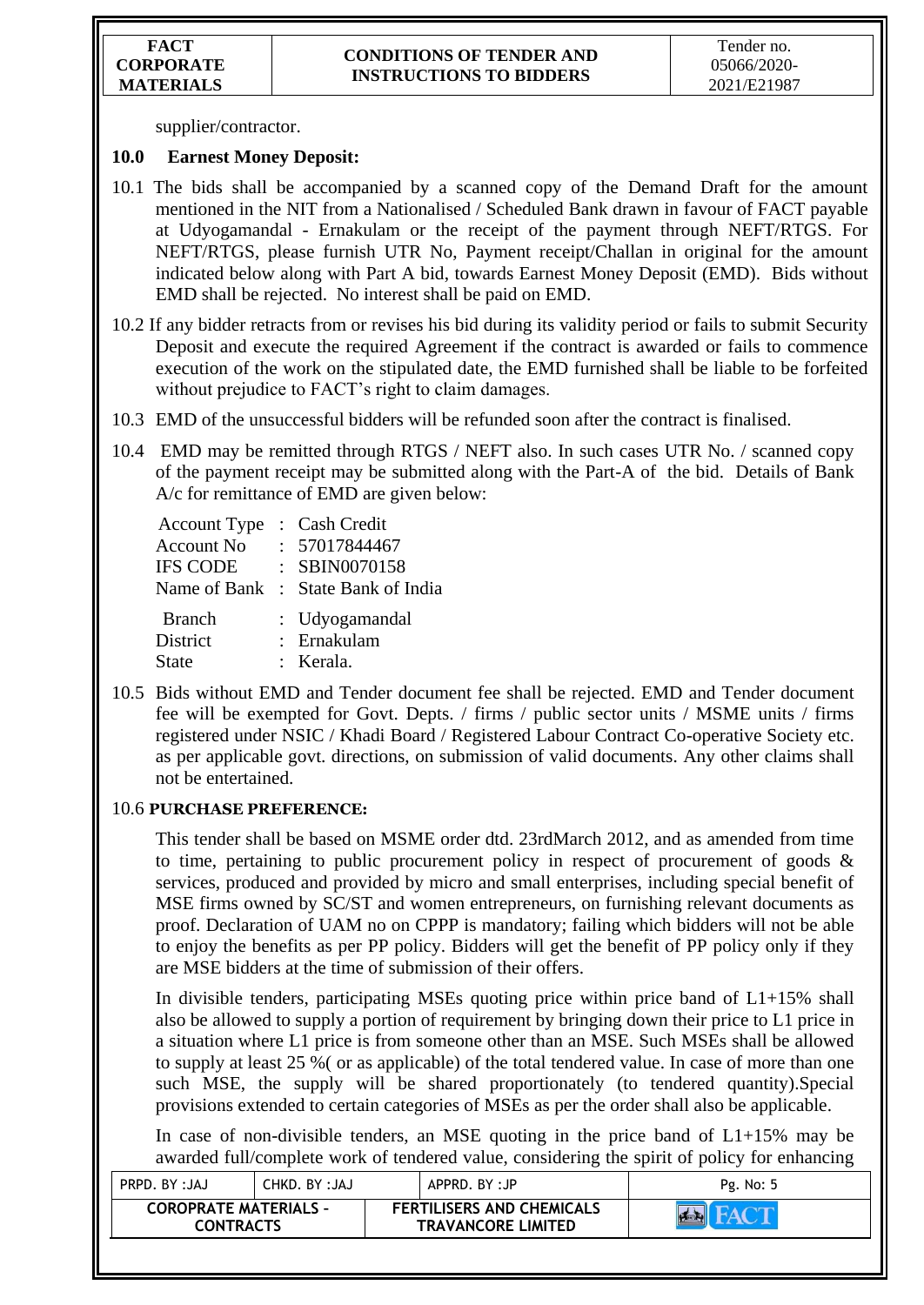the government procurement from MSEs subject to bringing down of price to L1 by the MSE concerned.

# **This tender is non-divisible.**

- 11.0 The bids shall be valid for a period of a period of number of days mentioned in the NIT from the date of opening of bids
- 12.0 The bid shall be digitally signed by the bidder. Incomplete bids are liable to be rejected.
- 13.0 Enquiry documents are not transferable. Bidders shall meet all expenses in connection with submission of his bid, attending the bid opening, meetings if required.
- 14.0 Bidder shall clearly indicate the time (number of days) required for mobilisation /commencement of work from the date of Letter of Intent (LOI) / Work Order.
- 15.0 Work order shall be issued by Deputy General Manager, (Mat)RM2 / SM(Mat)-C, Materials department, FACT, Udyogamandal. The work shall be administered and executed by the AGMC UC
- 16.0 \* Any further information on site familiarization/ nature of work, if required by the bidders, can be had from SM(Mat)-C, FACT (0484-2568123).

 \* For any clarification on this enquiry, the Assistant Manager (M)C-Desig, Phone No: 0484- 2568613, Corporate Materials, FACT-PD Administration Building, Udyogamandal, Cochin, may be contacted.

\* For any clarification on e-tender submission, Mr Ajino Anandh,Tel: 0484 2568374 may be contacted.

- 17.0 The bidders are advised to get themselves informed of all the details they require before submitting their bids.
- 18.0 FACT has introduced a new ERP system, wherein, the activities related to evaluation of bids, certification of bills, payments etc. are being simplified.
- 19.0 For any disparity with the conditions, the special terms and conditions will prevail.

ALL DOCUMENTS SHOULD BE SIGNED DIGITALLY

**THE ORIGINALS OF DEMAND DRAFT / ANY OTHER MODE OF PAYMENT TOWARDS DOCUMENT FEE AND EMD SHALL REACH THE ADDRESS BELOW BEFORE THE DUE DATE OF THE TECHNICAL BID OPENING. (The envelop should be super scribed with Tender Number and name of work).**

**Senior Manager (Mat)-C Corporate Materials – Contracts, Petro Chemical Administrative Building, FACT, Udyogamandal Complex Udyogamandal, PIN 683501**

| PRPD. BY: JAJ                                    | CHKD. BY :JAJ | APPRD. BY:JP                                                  | Pg. No: 6 |
|--------------------------------------------------|---------------|---------------------------------------------------------------|-----------|
| <b>COROPRATE MATERIALS -</b><br><b>CONTRACTS</b> |               | <b>FERTILISERS AND CHEMICALS</b><br><b>TRAVANCORE LIMITED</b> |           |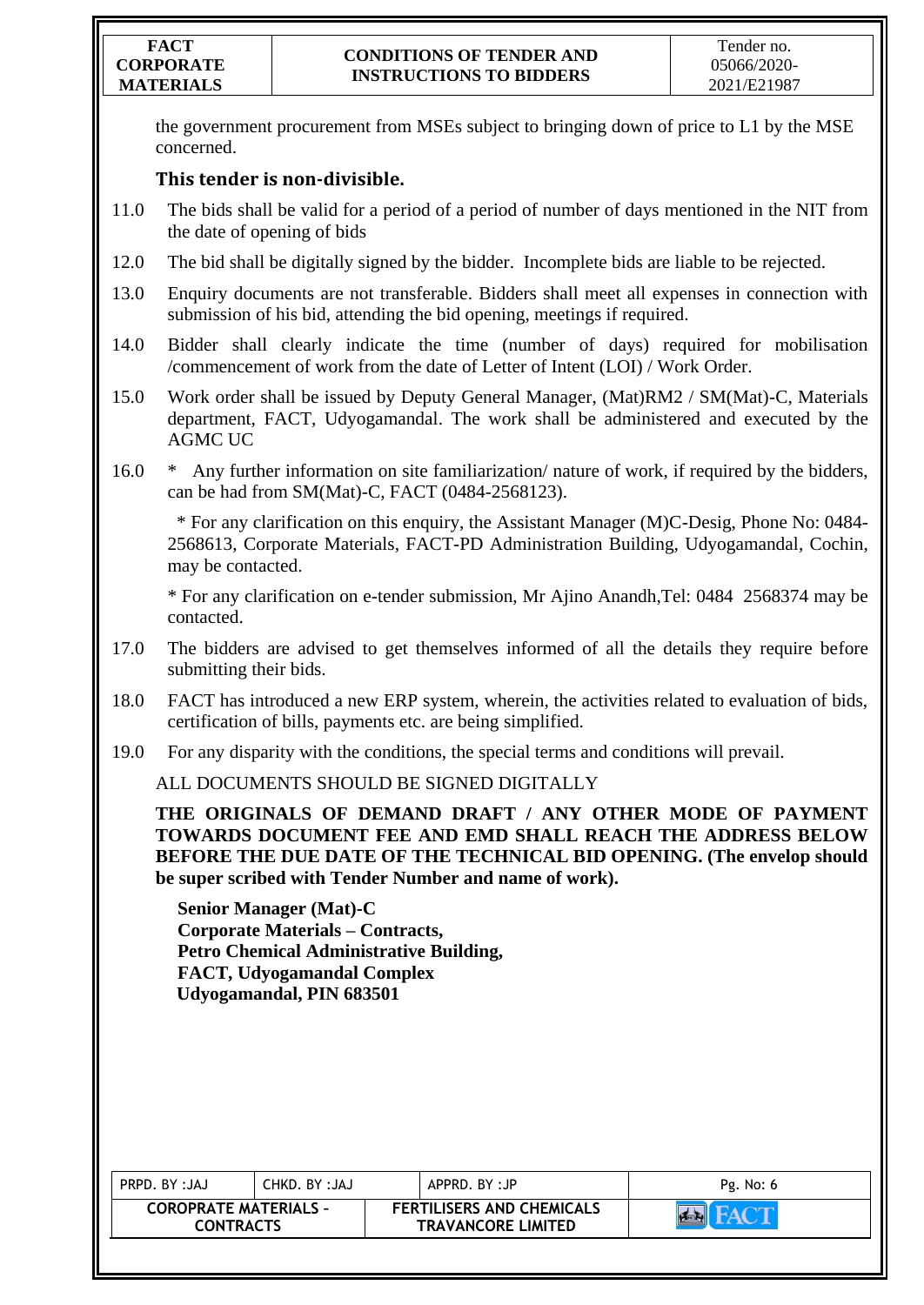| <b>FACT CORPORATE</b><br><b>FORM OF BID</b><br>  MATERIALS -CONTRACTS |  |  | Page 1 of 1      |
|-----------------------------------------------------------------------|--|--|------------------|
| TENDER NO: 05066/2020-2021/E21987                                     |  |  | ATTACHMENT- II A |

### Senior Manager (Mat)-C

## Sub: **Supply, application and dry out of plastic chrome base refractory to KHI Boiler in FACT UC Petro".**

#### **Ref: Tender No.**

Sir,

Having examined the tender documents for the above named works including Conditions of Tender, Instructions to Bidders and Proforma Contract along with Schedules, we the undersigned offer to carry out the above named works in accordance with the terms and conditions set forth in this tender comprising the following documents:

- 1. Conditions of Tender and Instructions to Bidders, TPS.
- 2. Data furnished as per Attachment  $II A$  to C
- 3. Proforma Contract along with Schedules A to F, F1,F2 H,J,L, P, Q and  $O<sub>1</sub>$
- 4. Selected deviations if any (Compliance Statement), Vendor Data Form and Master Data.
- 5. Documents as per Check list including, Earnest Money Deposit.

**Until such time a contract is executed, this tender together with any later or amended tender as may be requested by you, correspondence in writing between the parties and any minutes of discussions shall constitute a binding contract between us.** 

| <b>Signature of Tenderer</b> |  |
|------------------------------|--|
| Name & Position              |  |
|                              |  |
|                              |  |
|                              |  |
| Place & Date                 |  |
| <b>WITNESS:</b>              |  |
| Name                         |  |
| Position                     |  |
| Address                      |  |
|                              |  |
|                              |  |
|                              |  |

**Ex FACT** 

FACT CORPORATE MATERIALS-CONTRACTS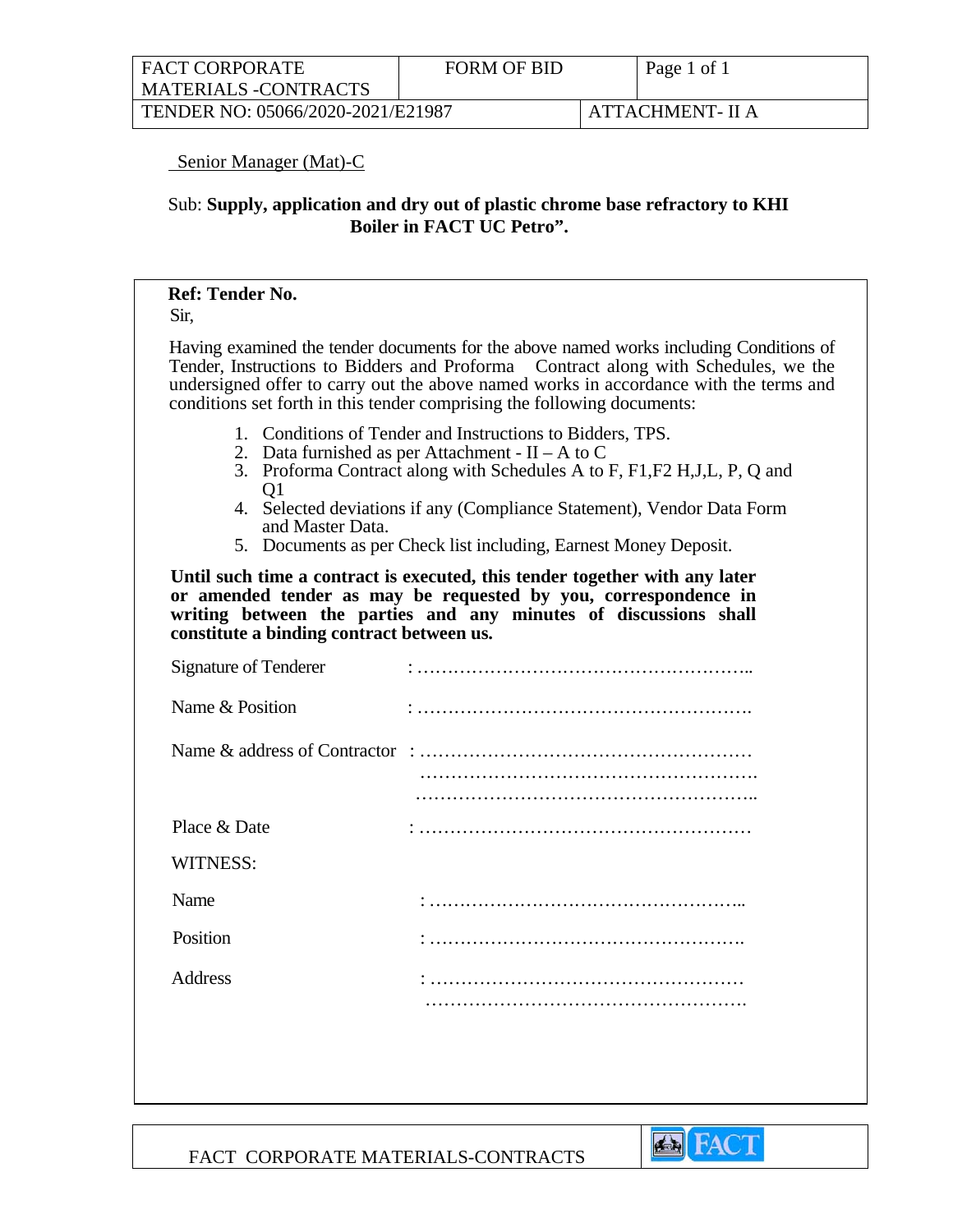# **NAME OF WORK: Supply, application and dry out of plastic chrome base refractory to KHI Boiler in FACT UC Petro".**

#### **1. Following certificates to be uploaded online in original/ by Notary attested:**

- **i. Completion Certificate** for satisfying PQ Criteria from customer shall be as per format mentioned in Instructions to Bidders.
- ii. **Audited Balance Sheet for the last three years ending 31 st March 2019** including Profit & Loss account, Schedules, Notes on accounts, Auditors report, Directors report etc.
- **iii.** Tenderer shall upload copies of Registration Certificate, PAN card**.**
- 2. Attach copies of Work **Order with Schedule of Items of work as** proof for similar Items.
- 3. Tenderer shall give **INFORMATION OF SIMILAR WORKS** done during the past seven years for satisfying **PQ Criteria** with name of work, brief scope of work, initial & final contract value Completion period.
- 4. Tenderer shall give details of his **PRESENT COMMITMENTS** with details of work, initial contract value, period of completion, name of client, expected date of completion, percentage progress etc.
- 5. Tenderer shall submit the details of **CONSTRUCTION PLANT AND EQUIPMENT** available with him for using in this work.
- 6. Tenderer shall attach his proposed **SITE ORGANIZATION CHART** in **"FAMILY TREE"** form, showing the number and grades of field supervisory, administrative and craft personnel to be employed in the works.
- 7. Tenderer shall attach resumes of all proposed **KEY PERSONNEL** of his organization to be associated with the work, detailing their qualifications and experience over the past 10 years.
- 8. Detailed programme of work in **PERT or BAR CHART form or a Statement** form with respect to **FACT'S requirement** high-lighting all important milestones to accomplish satisfactory completion of WORK within the stipulated completion period.